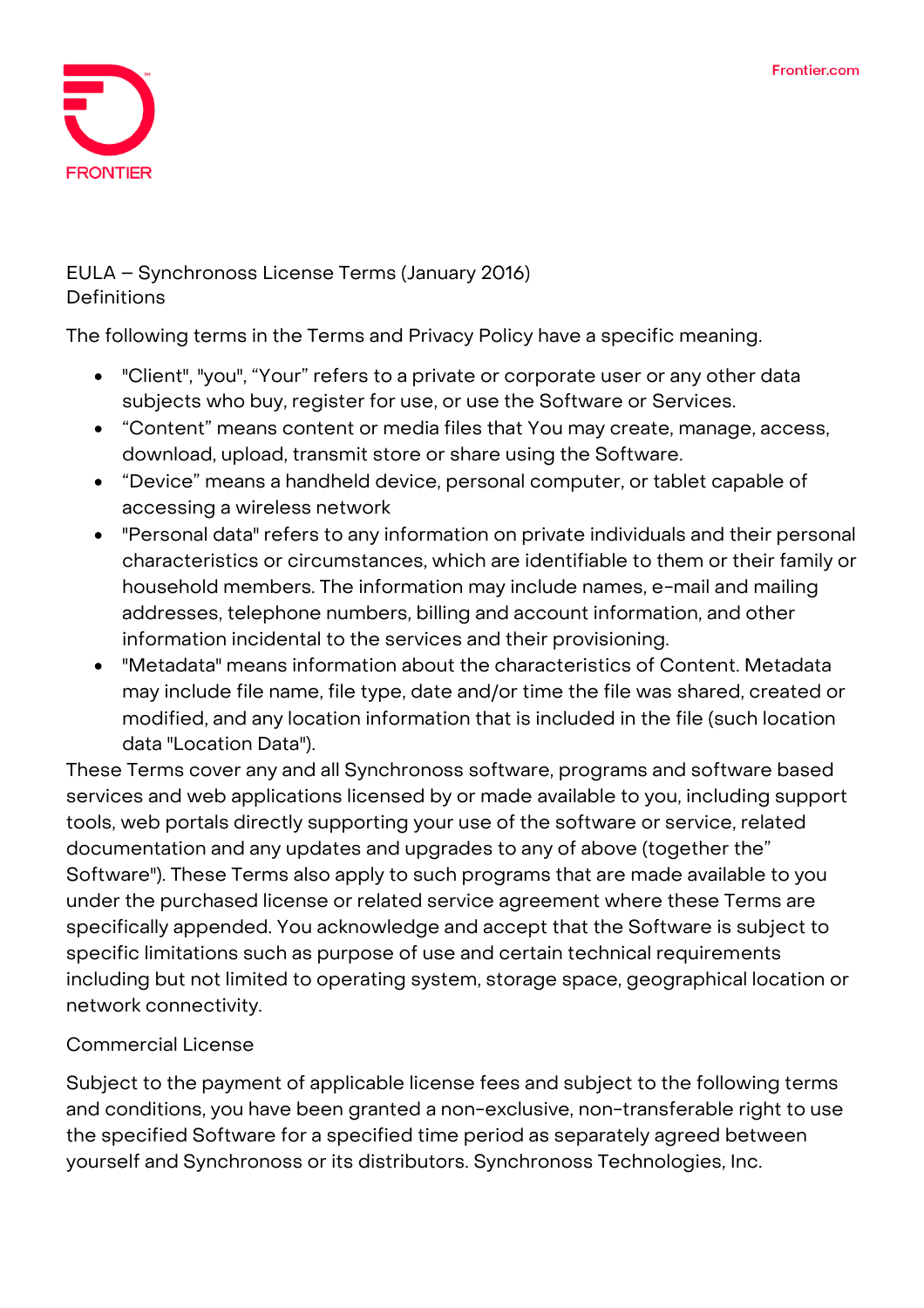

("Synchronoss", "We", "Our", "Us") and its licensors reserve any and all rights not expressly granted to you. We may change these Terms from time to time. You agree to follow all rules and policies applicable to the Software, including required or automated updates, modifications and/or reinstallations of Software and obtaining available patches to address security, interoperability and/or performance issues. There may be more than one method of accessing the Software. Not all features are available through all access methods.

You may: A) install and use the Software only on Devices owned or leased by you and B) use such Software solely for the purpose of accessing and using Services of Synchronoss in accordance with the terms and any additional terms of use applicable to such Services.

We may at any time terminate your license to the Software, the availability thereof, any of its features, limit or readjust the quota available to you or convert free features to chargeable. Non-payment of amounts due or a prolonged period of inactivity may also lead to deletion of or limiting the access to your content managed via the Software. Where such changes affect your use of the Software, you shall be separately notified.

You represent, warrant and agree that:

- you will use the Software only as authorized by the Terms and in compliance with all applicable laws, rules and regulations, including without limitation, all applicable intellectual property laws, rules and regulations;
- you will not use the Software to redistribute, rebroadcast, publicly perform, publicly display or otherwise transfer any copies of Content, or otherwise make use of Content in any way that would infringe any else's copyright or other ownership right in such Content or violate any laws, rules or regulations applicable to such Content;
- you own or have the necessary licenses, rights, consents, and permissions (including but not limited to patent, trademark, trade secret, copyright, rights of publicity and privacy and other proprietary rights): (a) to store the Content on the Software and to permit access to such Content by others, and (b) to permit Us to fully provide the facilities for the Software, and to exercise the licenses you grant to Us in these Terms;
- the inclusion of your Content and use of the Software to store and provide access to your Content and exercise by Us of the license granted by you herein will not violate or infringe upon the trademark, trade name, copyright, right of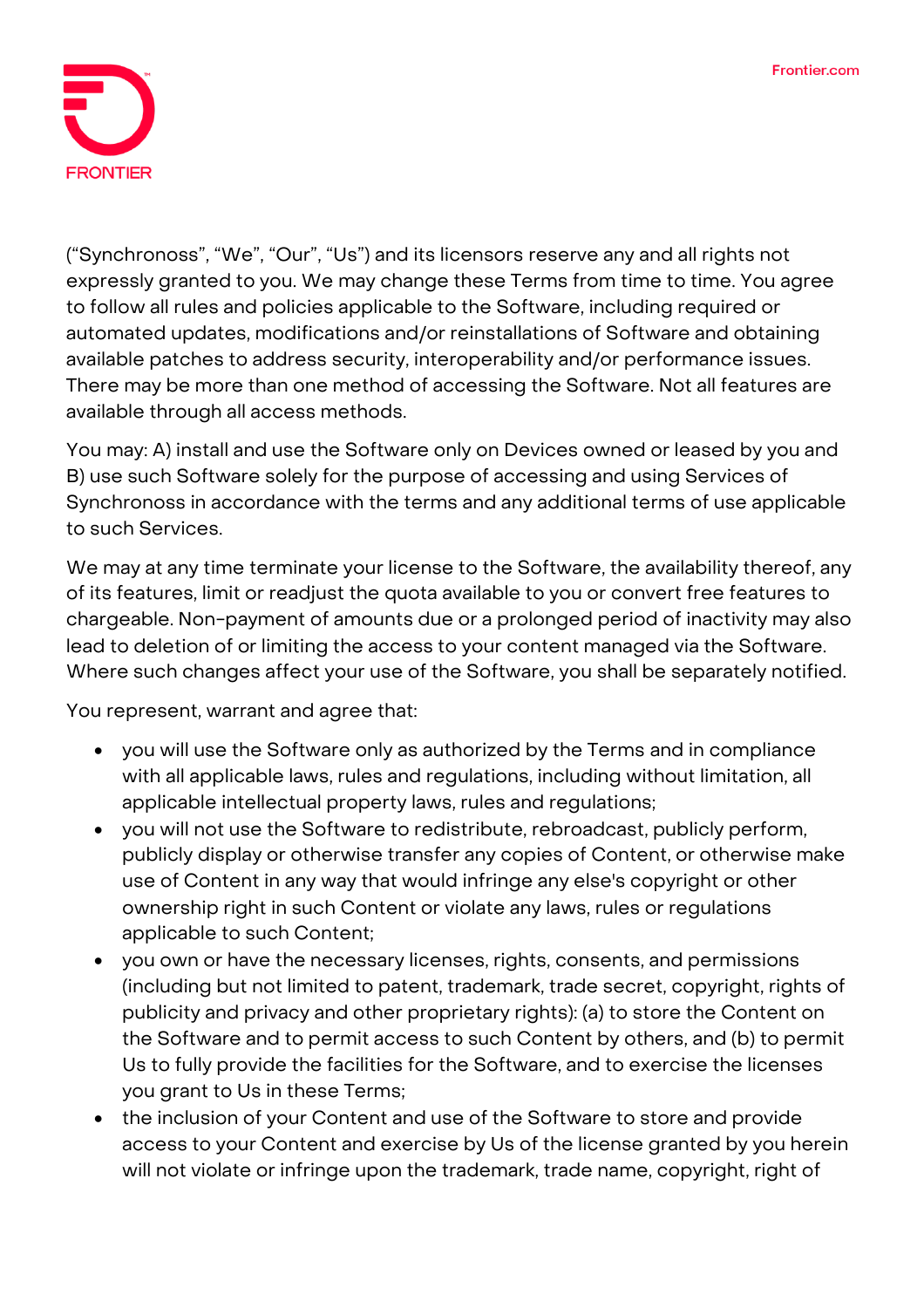

privacy or publicity, property rights, or any other proprietary rights of any person or entity;

**License Limitations**

### You may not:

- A) install and use the Software against these Terms,
- B) distribute copies of the Software to a third party, electronically transfer the Software to a Device belonging to a third party, or permit a third party to copy the Software, except and to the extent where such activity is expressly stated in related documentation;
- C) modify, adapt, translate, rent, lease, resell, distribute or create derivative works based upon
- 1. the Software and/or related files (including but not limited to databases, news, descriptions or any other content) or any part thereof;
- D) decompile, reverse engineer, disassemble, or otherwise reduce the Software and/or related files (including but not limited to databases, news, descriptions or communications between softwares) to any human-perceivable form (except to the limited extent permitted under mandatory copyright legislation) as the Service contains or may contain trade secrets of Synchronoss and its licensors;
- E) use the documentation for any purpose except to support your use of the Software;
- F) disclose the license authorization code provided for the Software installation (including but not limited to subscription key) to any third party;
- G) use the Software or any portion thereof to implement any product or service to operate on or in connection with the Service for any other purpose than for which the Software is provided;
- H) where the Software includes an Automatic Update Agent component, use such component to publish, distribute and/or obtain software or content (i) not specifically related to Our products and/or services and (ii) not security-related (or any updates to any such software or content); or
- I) modify any Content (other than Content that you generate yourself or otherwise own) obtained through the Software for any reason;
- J) use the Software for phishing or to transmit spam or malware. Spam includes, but is not limited to, unwanted promotional or commercial content and unwanted or mass solicitation. Phishing includes, but is not limited to soliciting or collecting sensitive data, including but not limited to passwords, financial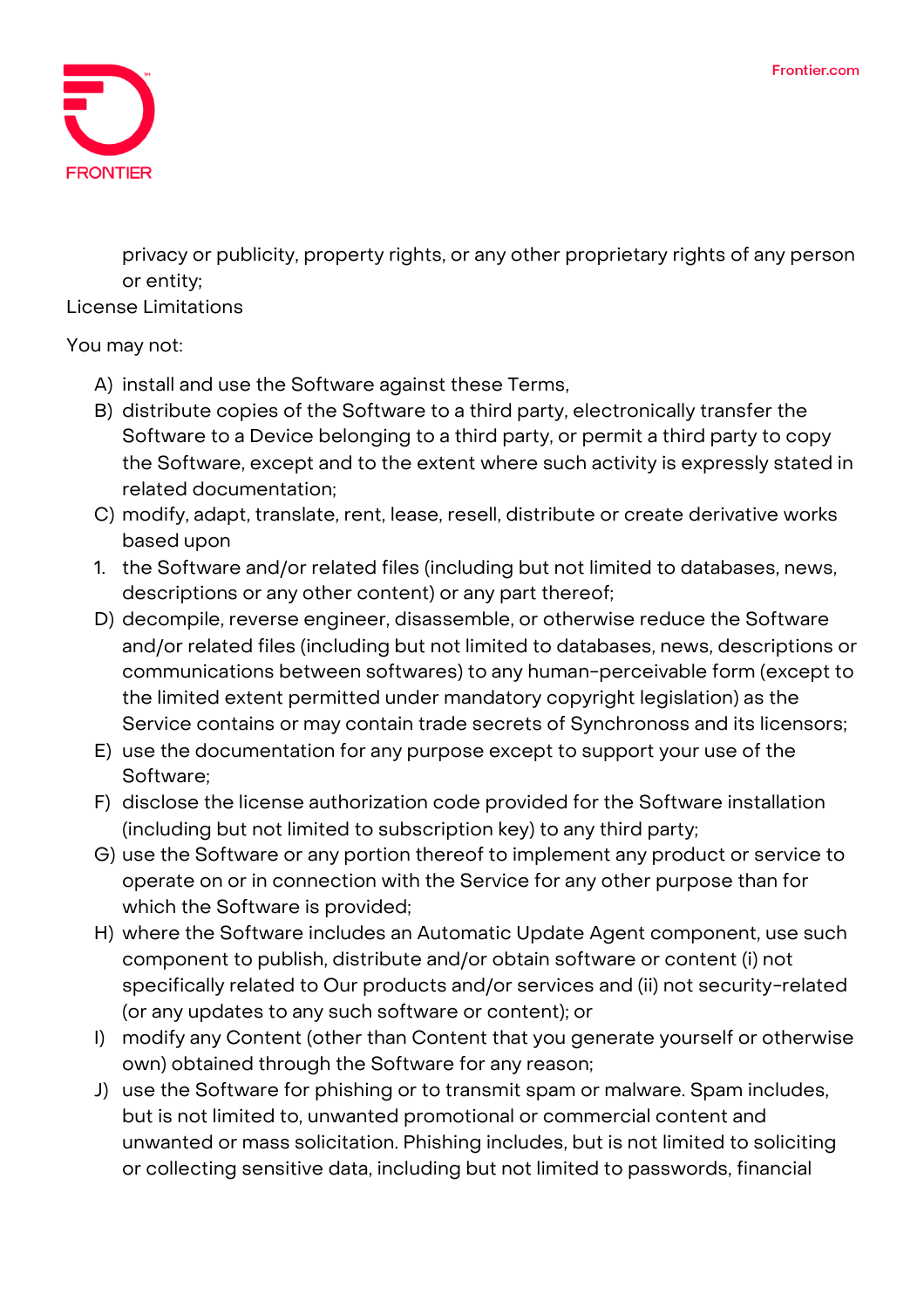

details, and social security numbers. Malware includes, but is not limited to the transmission of malware, viruses, destructive code, or anything that may harm or interfere with the operation of the networks, servers, or other infrastructure of Synchronoss or its distributors;

- K) use the Software to share copyrighted content without authorization or provide links to sites where unauthorized downloads of copyrighted content can be obtained;
- L) use the Software to threaten to cause serious physical injury or death to another person, or rally support to physically harm others;
- M) use the Software to publish sexually explicit or pornographic images or videos, or any material that promotes or depicts unlawful or inappropriate sexual acts with children or animals.

Please contact Synchronoss directly if you are interested in any other rights to the Software than those granted in these Terms.

# **Title**

Title, ownership rights, and intellectual property rights in the Software shall remain with Synchronoss and/or its licensors. The Software is protected by copyright laws and international copyright and other intellectual property treaties.

# **Open Source Licenses**

You acknowledge that certain components of the Software may be covered by socalled "open source" software licenses ("OSS Licenses"), which means any software licenses approved as open source licenses by the Open Source Initiative or any substantially similar licenses, including without any limitation any license that, as a condition of distribution of the software licensed under such license, requires that the distributor make the software available in source code format ("Open Source Components"). In respect of the Open Source Components, the following stipulations shall apply; i) to the extent expressly required by the OSS licenses, the terms of relevant OSS licenses (including in particular the scope of license as well as disclaimers of warranties and liabilities) shall apply to the respective Open Source Component(s) in lieu of these Terms and ii) to the extent the applicable terms of OSS Licenses prohibit any of the restrictions in these Terms such restrictions will not apply to respective Open Source Components. Such OSS Licenses relating to respective Open Source Components are located at the installation directory of the Software or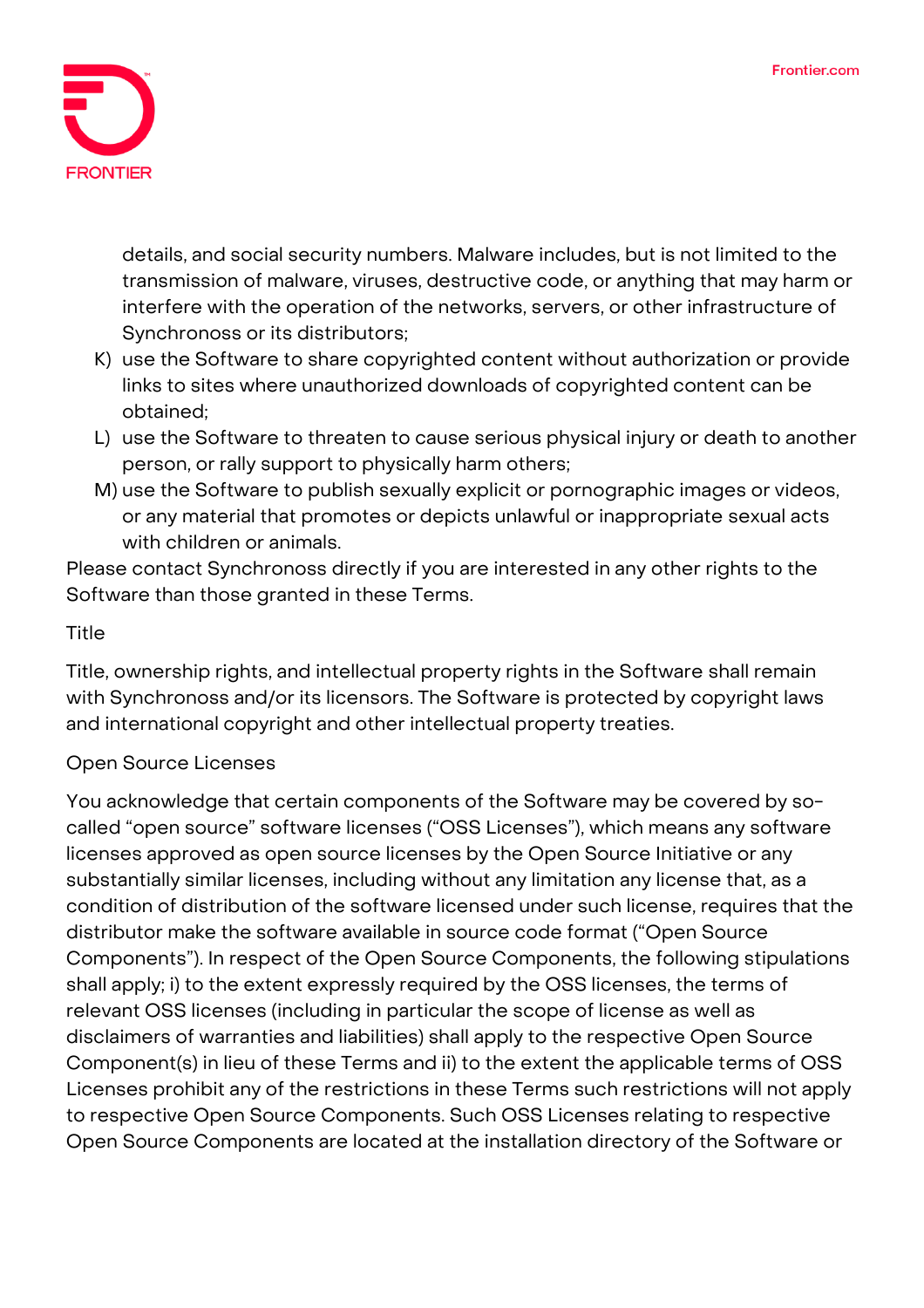

in such other place as indicated in the Software, when so required by the terms of OSS Licenses.

**Disclosures and Warranty Disclaimers**

**YOU ACKNOWLEDGE AND AGREE THAT THE SOFTWARE IS IMPLEMENTED WITHOUT SPECIFIC CONTROLS THAT MAY GENERALLY BE REQUIRED OR CUSTOMARY FOR USERS IN ANY PARTICULAR INDUSTRY (INCLUDING WITHOUT LIMITATION USE IN STORING, TRANSMITTING OR MANAGING CREDIT CARD TRANSACTION DATA) AND ARE NOT DESIGNED TO SATISFY ANY SPECIFIC LEGAL OBLIGATIONS. YOU ARE SOLELY RESPONSIBLE FOR DETERMINING THAT THE SOFTWARE SATISFIES ANY LEGAL, REGULATORY OR CONTRACTUAL OBLIGATIONS YOU MAY HAVE. YOU AGREE TO USE THE SOFTWARE IN ACCORDANCE WITH ALL APPLICABLE LAWS AND NOT TO USE THE APPLCIATION IN ANY MANNER THAT MAY IMPOSE LEGAL, REGULATORY OR CONTRACTUAL OBLIGATIONS ON US OTHER THAN THOSE WITH WHICH WE HAVE EXPRESSLY AGREED TO COMPLY IN THE TERMS. WITHOUT LIMITING THE GENERALITY OF THE FOREGOING, YOU AGREE NOT TO CAUSE, OR OTHERWISE REQUEST THAT WE CREATE, RECEIVE, MAINTAIN OR TRANSMIT PROTECTED HEALTH INFORMATION (AS DEFINED AT 45 C.F.R. § 160.103) FOR YOU OR ON YOUR BEHALF IN CONNECTION WITH THE SERVICES OR IN ANY MANNER THAT WOULD MAKE SYNCHRONOSS A BUSINESS ASSOCIATE (AS DEFINED AT 45 C.F.R. § 160.103) TO YOU.**

**DISCLAIMER OF WARRANTY ON SOFTWARE. THE SOFTWARE AND ANY CONTENT IS PROVIDED "AS IS", WITHOUT ANY WARRANTY. SYNCHRONOSS, AND ITS LICENSORS AND DISTRIBUTORS DO NOT GUARANTEE THE SOFTWARE OR RELATED DOCUMENTATION IN TERMS OF THEIR CORRECTNESS, ACCURACY, RELIABILITY, OR OTHERWISE. SYNCHRONOSS AND ITS LICENSORS AND DISTRIBUTORS EXPRESSLY DISCLAIM ALL IMPLIED WARRANTIES, INCLUDING BUT NOT LIMITED TO IMPLIED WARRANTIES OF TITLE, AVAILABILITY, PERFORMANCE, NON-INFRINGEMENT, MERCHANTABILITY OR FITNESS FOR A PARTICULAR PURPOSE. YOU ASSUME THE ENTIRE RISK AS TO THE RESULTS AND PERFORMANCE OF THE SOFTWARE AND RELATED DOCUMENTATION. WE DO NOT WARRANT THAT THE SOFTWARE WILL BE COMPATIBLE OR INTEROPERABLE WITH YOUR DEVICE OR ANY OTHER PIECE OF HARDWARE, SOFTWARE, EQUIPMENT OR DEVICE INSTALLED ON OR USED IN CONNECTION WITH YOUR DEVICE. FURTHERMORE, YOU ACKNOWLEDGE THAT USE, AS WELL AS COMPATIBILITY AND INTEROPERABILITY PROBLEMS, CAN CAUSE THE PERFORMANCE OF YOUR DEVICE TO DIMINISH.**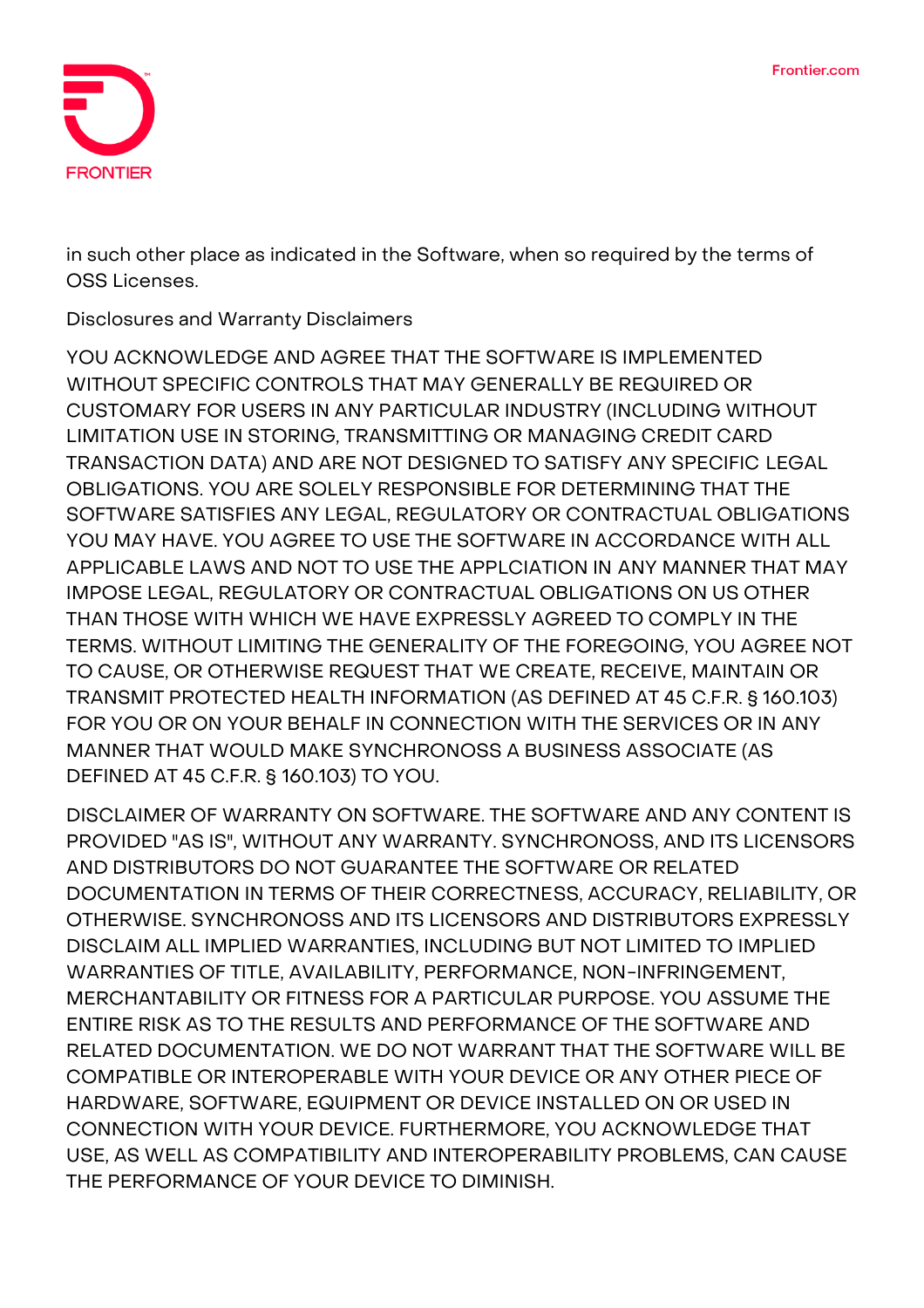

No oral or written information or instructions given by Synchronoss, its distributors, agents, or employees shall create a warranty or in any way increase the scope of the foregoing limited warranty and you may not rely on any such information or instructions. Some jurisdictions do not allow the limitation or exclusion of express or implied warranties, so the above exclusion may not apply to you, and you may have other rights, which may vary from jurisdiction to jurisdiction.

## **Limitation of Liability**

IN NO EVENT AND UNDER NO LEGAL THEORY, INCLUDING BUT NOT LIMITED TO TORT OR CONTRACT, SHALL SYNCHRONOSS, ITS EMPLOYEES,LICENSORS, DISTRIBUTORS, AGENTS OR SUPPLIERS BE LIABLE TO YOU FOR ANY SPECIAL, CONSEQUENTIAL, INCIDENTAL OR INDIRECT DAMAGES, LOSS OF REVENUE OR PROFIT, ANY SECURITY ISSUES THAT MAY RESULT FROM YOUR USE OF THE SOFTWARE, LOST, STOLEN OR DAMAGED DATA, FILES, DEVICE OR SOFTWARE FAILURE OR MALFUNCTION OR OTHER COMMERCIAL OR ECONOMIC LOSS, ARISING OUT OF THE USE OF, OR INABILITY TO USE, THE SOFTWARE OR RELATED DOCUMENTATION, EVEN IF WE HAVE BEEN ADVISED OF THE POSSIBILITY OF SUCH DAMAGES.

SYNCHRONOSS, ITS LICENSORS' OR DISTRIBUTORS' OR ITS AGENTS' MAXIMUM AGGREGATE LIABILITY TO YOU FOR ACTUAL DAMAGES FOR ANY CAUSE WHATSOEVER SHALL IN NO EVENT EXCEED THE AMOUNT PAID BY YOU FOR THE SOFTWARE NOT TO EXCEED \$100.00. IN CASE OF DAMAGE RESULTING FROM A FAILURE OF THE SOFTWARE LEADING TO LOSS, CORRUPTION, UNAUTHORIZED DISCLOSURE OR EXTENDED UNAVAILABILITY OF THE CONTENT, THE LIABILITY SHALL BE EXPRESSLY LIMITED TO THE AMOUNT PAID FOR YOUR LICENSE TO THE SOFTWARE FOR SIX MONTHS IMMEDIATELY PRECEDING SUCH FAILURE.

Some jurisdictions do not allow the limitation or exclusion of liability for incidental or consequential damages so the above limitation or exclusion may not apply to you or may apply to you only in part. Nothing contained in these Terms shall prejudice the statutory rights of any party dealing as a consumer. Synchronoss is acting also on behalf of its employees, distributors, agents, licensors, suppliers and affiliates to disclaim, exclude and restrict obligations, warranties, and liability as provided in these Terms, but in no other respects and for no other purpose.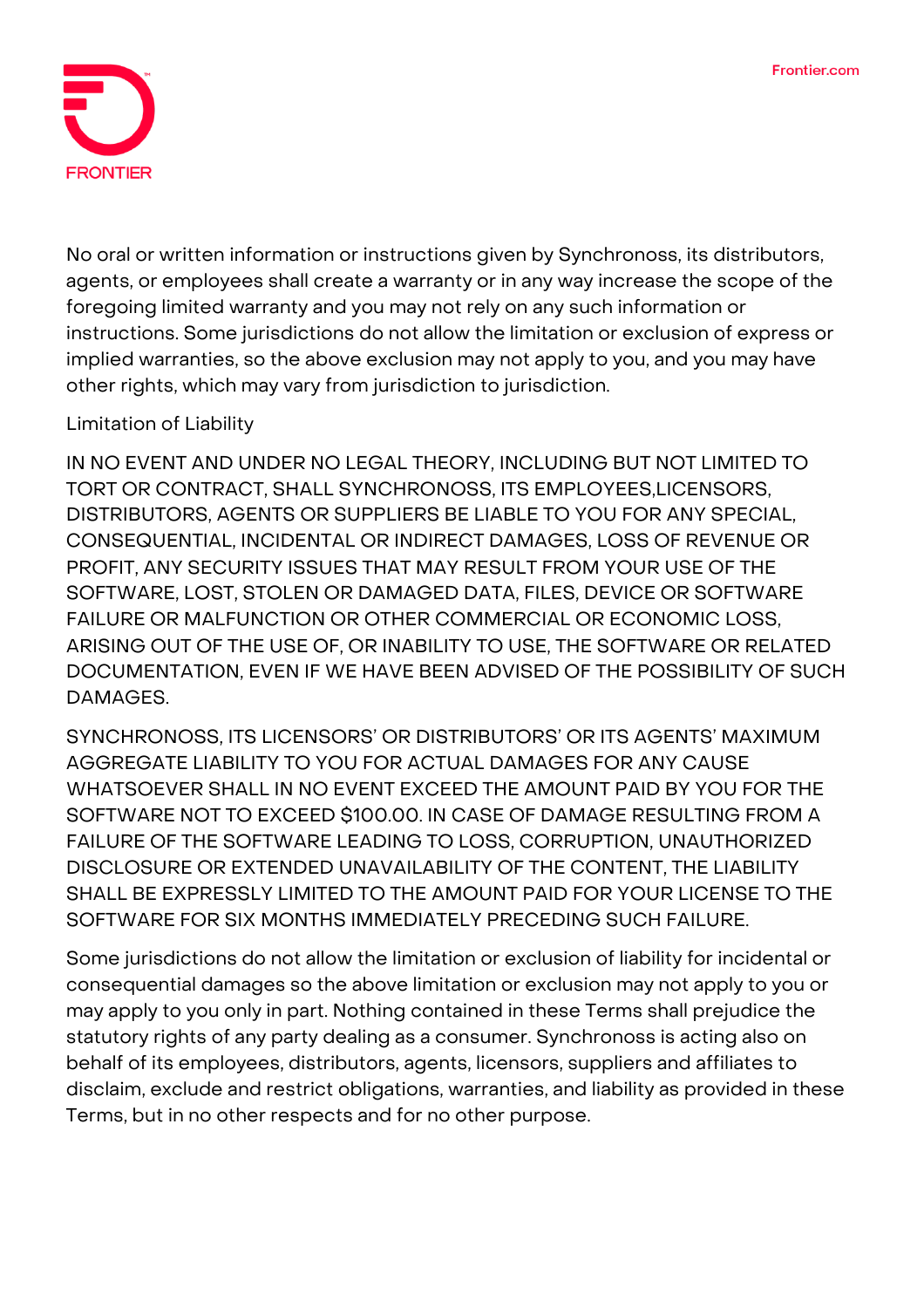

#### **Content**

In addition to other terms herein, the following specific terms and conditions apply to Software with Content viewing, downloading, uploading, management, storage, sharing, transmission, synchronization and/or backup features.

The Software may support features such as backing up, transferring, viewing, editing, adapting, copying, synchronizing and sharing (jointly "managing") Content (i) that is located on your Device and on designated external services, (ii) for which you hold the reproduction and/or communication rights and (iii) that is not illegal under applicable laws. The Software is not an archiving software. Limitation on Use. The Software is intended to be used for managing only individual files of certain commonly used desktop Softwares, for example document, photo and video file types.

The Software may also be used to manage files / data in third party services, but it does not backup files from such sources. The Software management capabilities may vary from one Device to another. The Software is not intended to be used to manage (i) Content from/made available through corporate network services, (ii) programs, (iii) operating systems or (iv) data formats commonly held on servers such as but not limited to databases. You shall refrain from using the Software from backing up Content that is not primarily located and stored on your Device and/or internal computer hardware (e.g. external storage devices or content stored on an internal and/or external network). Operations are carried out by the Software automatically by default during a determined period depending on related technical constraints and thus no guarantee is provided for specific period of time during which the backup operations may be finalized.

You acknowledge that use of Software may result in additional network or data transfer costs. Such added costs may vary based on type of Device / connection / operator network and you, not Synchronoss, are responsible for such costs. Content stored by the Software may be deleted because of Software settings, quota changes or your commands. We have no obligation to store any of your Content beyond termination or expiration of the license, but may retain the Content / data thereof for a limited period of time in accordance to its privacy policy or may provide a grace period at its discretion.

You will refrain from managing any i) illegal or infringing content, ii) any unlawful, offensive, abusive, obscene, pornographic, harassing, libelous or otherwise inappropriate content or material or iii) any content that is against the permissible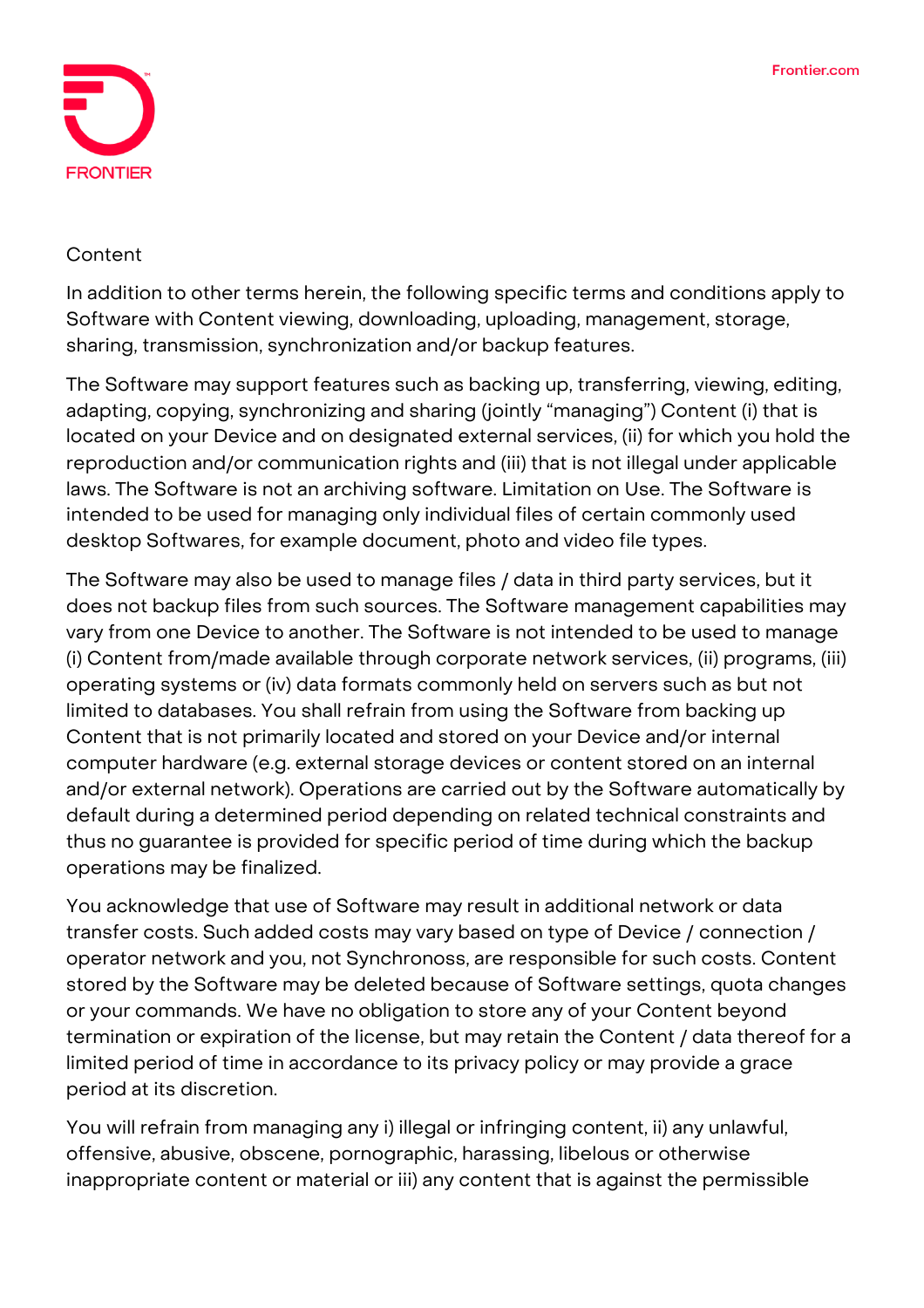

content guidelines maintained by the operator from whom you have acquired the Software.

You shall indemnify, defend and hold harmless Synchronoss, its licensors, distributors, suppliers, employees and agents (collectively the "Indemnitees") against (i) any and all costs, charges, claims, damages, liabilities incurred and/or proceedings taken against any of the Indemnitees, including without limitation outside legal counsel and consultants fees, resulting from illegal conduct and/or violation of rights of third parties, and/or (ii) any damage that you may cause through your use of the Software.

You are informed that while efforts are taken to make storage, access to and transfer of Content secure against third party intrusion, Synchronoss provides no guarantees against intrusions due to unlawful interception of data transfers, security breaches on data repositories, incorrect or incomplete implementations of security measures on user Devices or browsers. You are responsible for managing your Content, including the access permissions to the content. When you are sharing your Content, anyone receiving your copy of the sharing link may access the files you have shared. Use of the Software is at your own risk and Synchronoss and its distributors shall not be held liable for unauthorized access by third parties to the content you share or store through your use of the Software. By using the Software, you grant a non-exclusive, fully-paid and royalty-free, sub-licensable, assignable, irrevocable worldwide license to provide all facilities and to enable those facilities to take all actions with respect to Content that may be necessary or reasonable to provide, or to facilitate the provision of, the Software, pursuant to any current and future patents, copyrights and trademarks owned or licensable by You, to the extent necessary for Us to exercise any license right granted herein, including, without limitation storing, uploading, retrieving the Content; making the Content available to You; transcoding Content into a viewable or otherwise appropriate format, or transferring your Content from one mobile device to another mobile Device. By using the Service, you grant Us the right to access, analyze and use Metadata, including Location Data, to provide the Software, including features and options to of the Software and organization of Content.

You are solely responsible for your Content and your actions and omissions in connection pertaining to Your or other's Content. By choosing to share Content with others via any means, including messaging, social media Softwares or other services, you are making your Content publicly available. You represent and warrant that you have the right to publicly share your Content, and to permit and enable others to access, distribute, copy, transmit, download, stream, perform or otherwise use your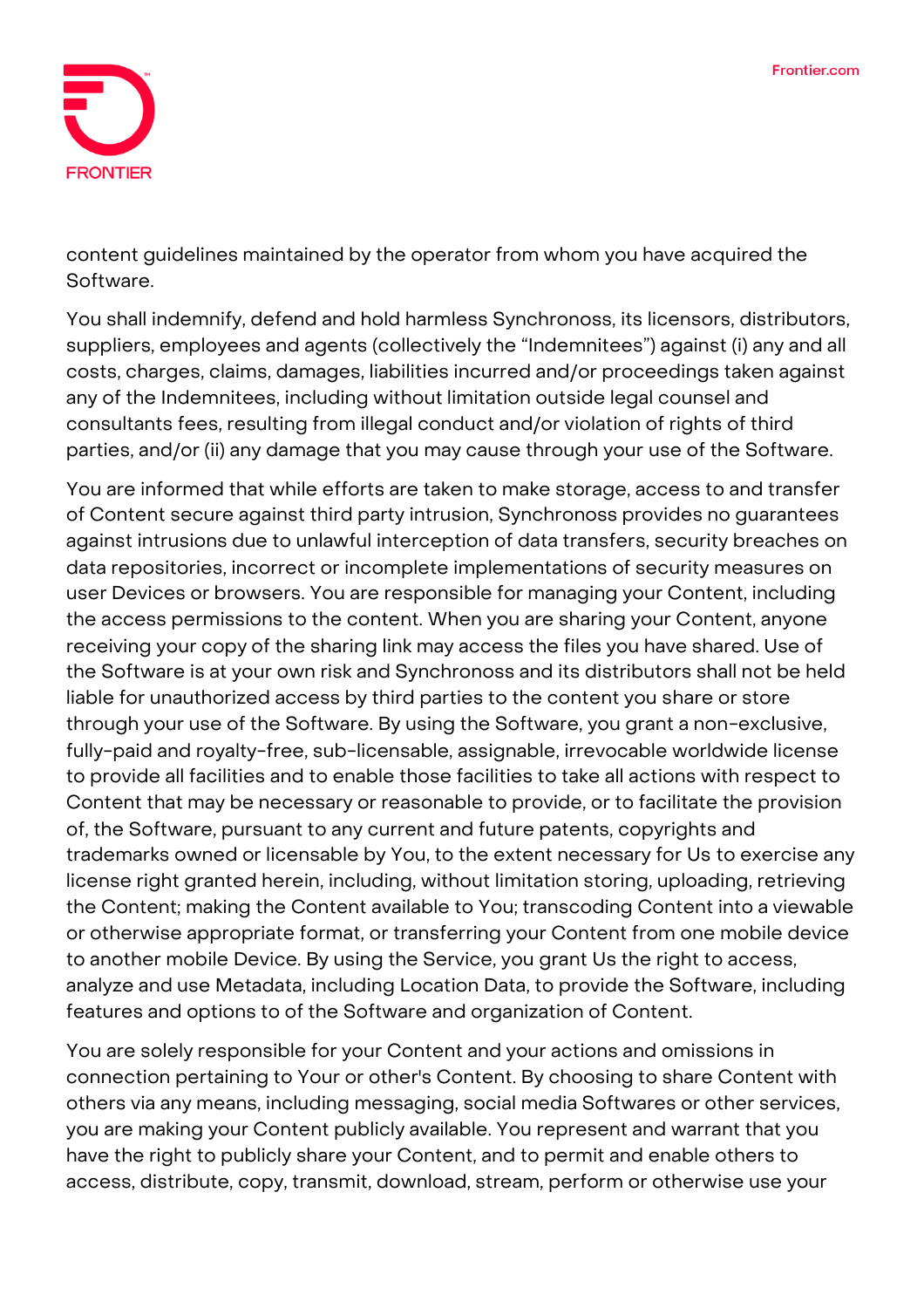

Content without your prior knowledge or consent, and you expressly authorize all of those actions. We are not responsible for and expressly disclaim any liability for actions taken by you or others in connection with Content that you choose to share, view, or otherwise access through the Service. We don't control or endorse your or other users' Content. By using the Service, you may be exposed to content that you find offensive, indecent or otherwise objectionable. We are not obligated to screen or monitor Content, but We reserve the right to do so, and to suspend or restrict sharing of Content that is identified as copyrighted. We may also remove Content without notice and in Our sole discretion. If you choose to use the Service to sync or transfer Content between your mobile Devices using a WiFi or similar network, you are solely responsible for ensuring the security of the network that you use. You may provide ideas, concepts, or suggestions on use or improvement of the Software ("feedback"). We will also be free to fully use any feedback for any purpose whatsoever including, without limitation, developing, manufacturing and marketing products and services incorporating such feedback without payment or accounting to You.

#### **General**

The Software is subject to certain functional restrictions as informed by Synchronoss from time to time. You hereby acknowledge and confirm that you have checked its suitability for your own requirements before registering for the Software.

Synchronoss are constantly working to improve its services. We reserve the right to modify features or functionality of the Software. We do such things to provide you with better products or services, to adjust the Software to changes in the market or regulations, to take into account any subsequent technical constraints or for other similar, valid reasons. Hence, Synchronoss may need to upgrade and make changes to the Software from time to time. Such changes may include adding new features or dropping existing features. You should use the latest version of the Software for optimized security and usability. Synchronoss reserve the right to end the maintenance and support for certain versions or for certain operation systems of the Software in accordance to its product life cycle practices. As most Synchronoss Software are reliant on frequent updates, this may lead to Software becoming inoperable. Use of Software, for which the maintenance is discontinued, is not recommended and such use is entirely at your own responsibility. As the Software is likely to evolve and change during your subscription, Synchronoss may need to revise these Terms in connection of update and the revised Terms shall automatically apply to the corresponding versions of the Software distributed with the revised Terms. If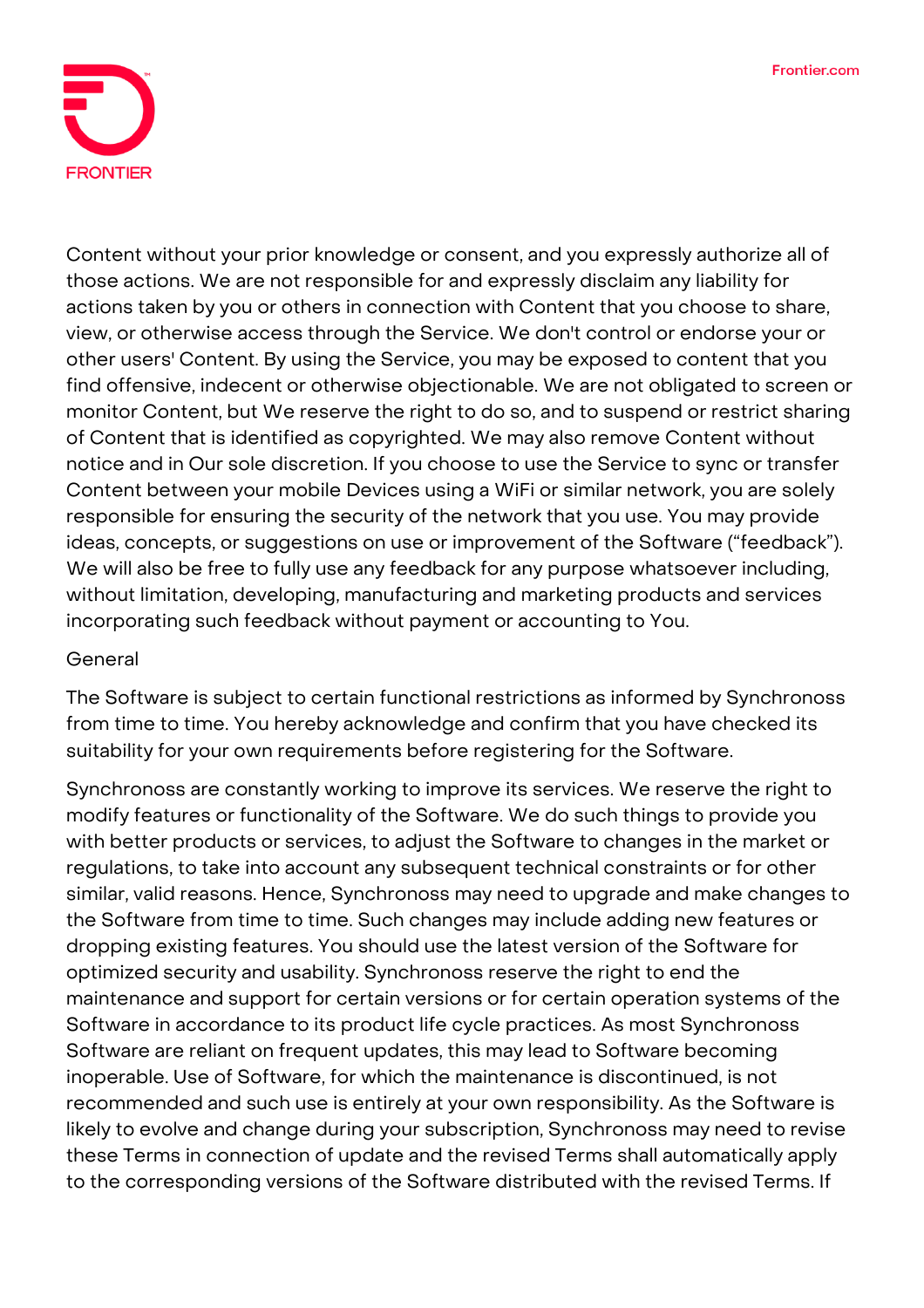

any part of these Terms is found void and unenforceable, it will not affect the validity of rest of the Terms, which shall remain valid and enforceable.

The Software may contain web Softwares or web portals ('sites'). The use of such sites may be subject to additional terms. You agree to review such sites for additional terms of use and only use such sites accordingly. Such sites may also be those of Synchronoss' Distributor or of other third parties. Synchronoss have no liability whatsoever on any third party sites.

You are informed and hereby accept that all or part of the Software may be temporarily unavailable / nonoperational for repairs, upgrades, maintenance or for reasons beyond Synchronoss' reasonable control (force majeure). Synchronoss', its licensors, distributors or its agents shall not be held liable for the consequences of such interruptions and shall undertake to restore the availability / operation of the Software as rapidly as reasonably possible, depending on the technical and other constraints encountered.

Without prejudice to any other rights of termination or expiration in these Terms or under contract or law; your license to the Software will end immediately without notice if you are in breach of any of these Terms or use the Software's functions for purposes other than those indicated in official documentation. Where Synchronoss observes that you are using the Software i) in breach of these Terms, ii) other applicable terms or iii) its intended purpose, iv) in a manifestly excessive manner, or v) in a manner that could jeopardize its use by a third party (e.g. by monopolizing the access bandwidth); Synchronoss (or its Distributors) reserve the right (i) not to renew your license, (ii) limit your use of the Software and/or part thereof (such as diminishing any available storage space) and/or (iii) terminate the license. In case of termination of the agreement between Synchronoss and Synchronoss' Distributor providing you with the Software, Synchronoss or its Distributor shall have the option to notify you on premature termination of your license. You shall not be entitled to a refund, damages or other compensation from Synchronoss or its Distributor because of such termination. The Terms on restrictions on use shall survive any termination.

We may limit, suspend, terminate or discontinue the Software, or certain features or functions of the Software, at any time without notice. We may also limit, suspend, terminate or discontinue Your use of or access to the Software or certain features or functions of the Software, at any time without notice. If you want to stop using the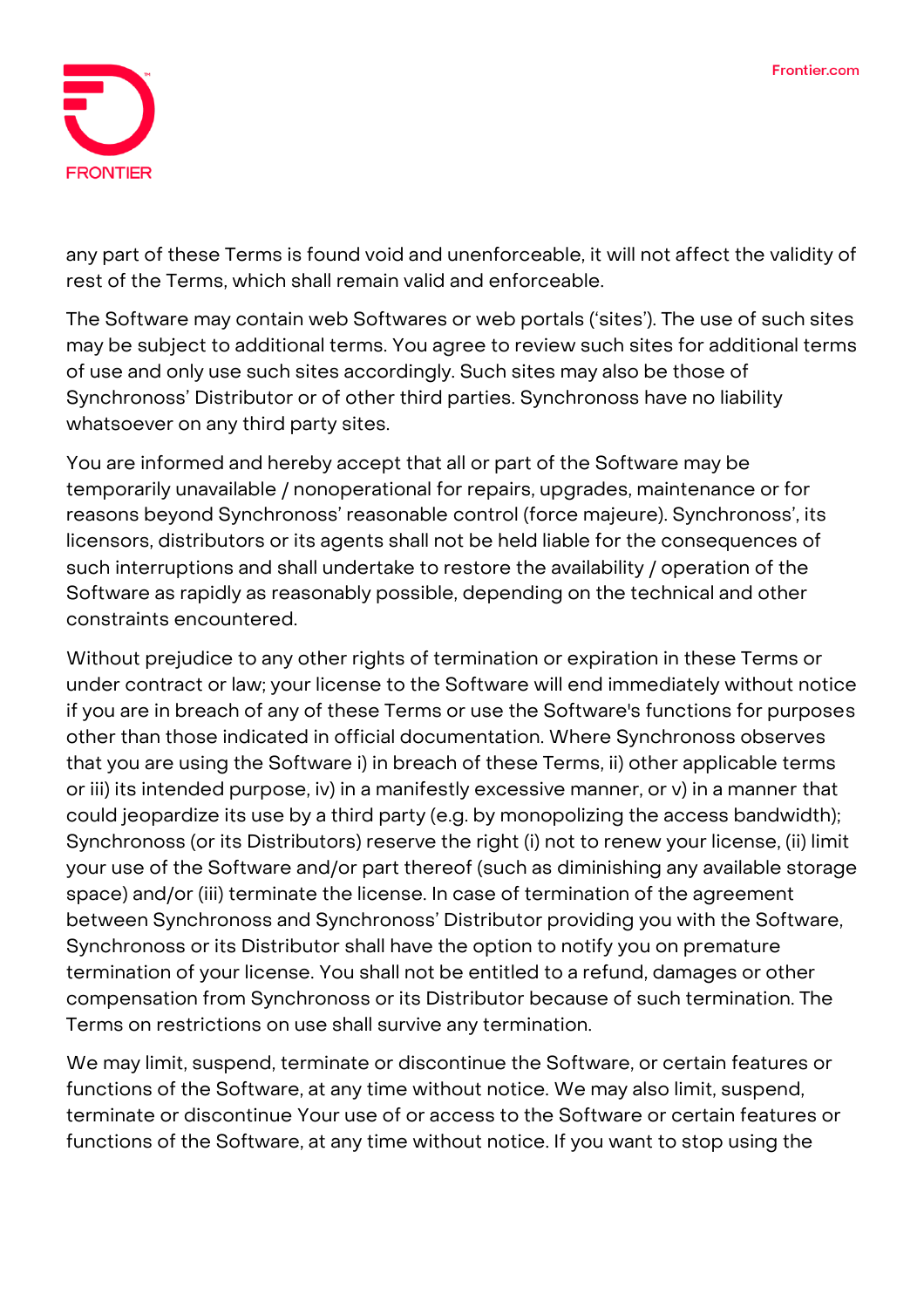

Service, please download any Content that you wish to save before deleting your Content and disabling the Device software of the Software.

You acknowledge and agree that the Software may be subject to restrictions and controls imposed by national laws and regulations, including but not limited to European Union export regulations or the United States Export Administration Act (collectively "Export Rules"). You agree and certify that neither the Software nor any direct product thereof is being or will be acquired, shipped, transferred, or reexported, directly or indirectly, into any country for which such export is prohibited under the Export Rules and the regulations thereunder, nor will it be used for any purpose prohibited by the same. By using the Software, you are acknowledging and agreeing to the foregoing, and you are representing and warranting that you will comply with the Export Rules when either exporting or re-exporting or importing the Software or any underlying information technology.

Further, this Software shall not be used in a manner now or hereafter otherwise prohibited, controlled, sanctioned or embargoed under United States or other applicable law.

The Software is not fault-tolerant and is not designed, manufactured or intended for use or resale as control equipment in hazardous environments requiring fail-safe performance, such as in the operation of nuclear facilities, aircraft navigation or communication systems, air traffic control, direct life support machines, or weapons systems, in which the failure of the Software could lead directly to death, personal injury, or severe physical or environmental damage.

Unless otherwise stated below, these Terms shall be governed under the laws of the State of New Jersey, USA without regard to conflict of laws rules and principles and without regard to the United Nations Convention of Contracts for the International Sale of Goods. The federal and state courts located in the State of New Jersey shall have the exclusive jurisdiction and venue to adjudicate any dispute arising out of these Terms. Where Synchronoss should elect not to insist upon enforcing its rights in line with these Terms, this shall not be interpreted as a waiver of Synchronoss' right to enforce the same in the future.

If you have any questions on these Terms or if you would like to contact Synchronoss for any other reason, please email to: [legal@synchronoss.com.](mailto:legal@synchronoss.com)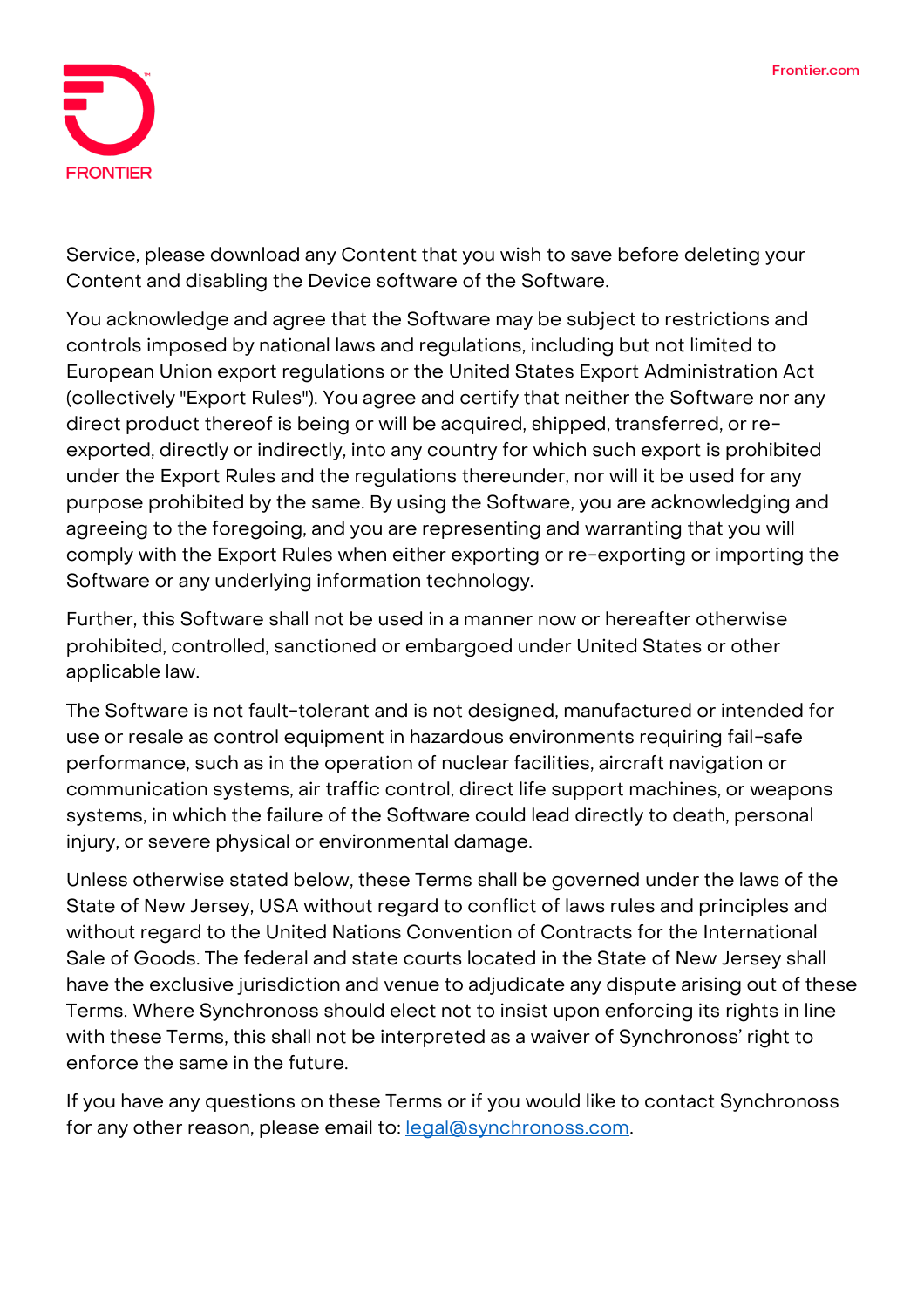

#### **Synchronoss Privacy Policy**

This policy may be modified from time to time by Synchronoss and describes how we process our customers' personal data. We seek to ensure that your personal data remains private. Any data that we collect is only used for the purposes that are explained in this policy, in the service-specific terms or notices, and in the license terms and the agreements between you and us. Depending on what Synchronoss services and software you use and on your other interaction with us, some sections of this privacy policy may not apply to you or may apply to you only in part.

## **Legal Basis for Processing Your Personal Data**

By using our services, you are our client. Based on applicable laws, we have the right to process your personal data when you become our client. We have the right to collect and process your personal data when you communicate with us or our business partners relating to our services, install and use our services, fill out a form or survey, register to use our services, submit information through our web solutions, enter a contest or sweepstakes, register your e-mail address with us, or send us e-mail. We need to automatically collect and process relevant personal data for our services to work, to enhance them and for you to benefit from the services. As such processing is inseparable from the services we provide to you, we have a valid need and legal authorization to do so. In some cases, we separately ask for your consent for the processing. If you visit our web sites when subscribing to or using our services, we may also collect personal data through our web site as stated in the separate Website privacy policy.

#### **What Do We Collect?**

This section describes the different types of personal data that we collect.

#### **Personal data**

**We may ask you to provide** personal data that is necessary for subscribing to our services. Such personal data includes your contact and billing information, name and e-mail address, mailing address, telephone number, country, city, language and age, and in some cases your age, gender or the name of your employer. We may also ask you to choose a password or give you a unique identifier that you can use to access and manage our services. The majority of personal data we process is **automatically collected** by our services.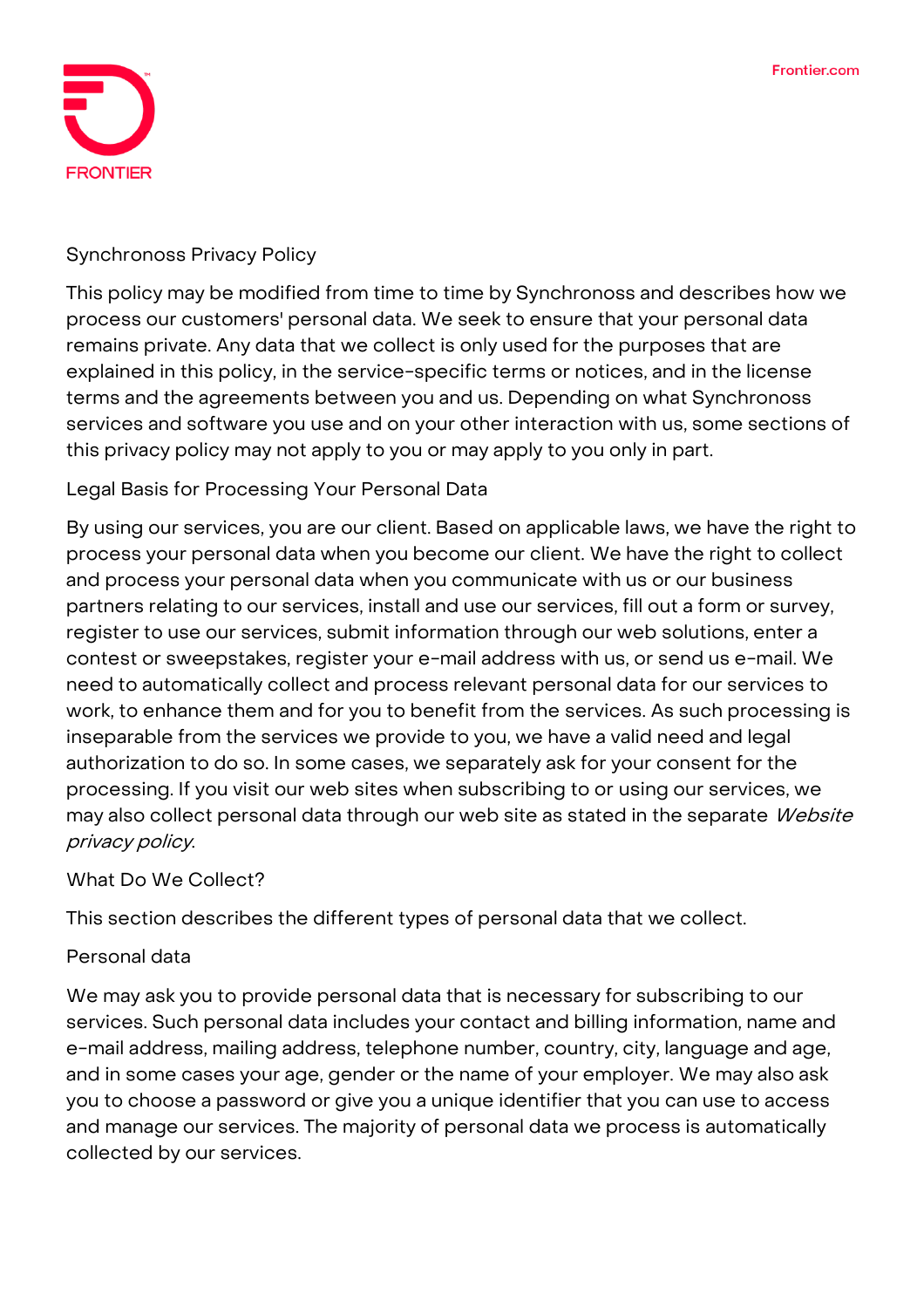

**Typical information collected by our services** includes the number of purchased licenses, devices covered by your license, purchase and payment history, the distribution partner used, your communication with our support services, device identification data, data on the technical environment (for example, operating system) of your device, and service usage data (for example, activation status, time of latest login). If you have subscribed to our **mobile products**, we also collect the IMEI and IMSI codes of your mobile device automatically.

For **location-based services** we also process the location data of your device or that of your web traffic to enable the respective service features.

When using our **content management services** to manage your data and files, the content may be uploaded to and transmitted through our services and servers. In so doing, we will a) process whatever content you manage through that service, b) automatically collect related metadata, such as data on the date, time and IP address of your latest login to the service, file names, file geographic location, device serial numbers, connection identifiers and relations and files shared between customer accounts and other substantially similar data.

When using our **social media services**, we collect basic information on you as collected by the social media platform. Such information includes your e-mail address, hobbies and interests, date of birth, education history, groups that you belong to, hometown location, relationship information, subscribers and subscriptions, work history, personal web site URL, and other substantially similar information provided in the social media platform. The Service further needs to collect information about the activities of you and your friends' or contacts in the social media platform; such as user IDs associated with your account, the user IDs of your friends' accounts in your friends list, wall posts and news feed stories, the number and type of shared links and the links themselves, list of attended and planned events, notes, photos and video, status updates, contacts' descriptions, contacts' birthdays, contacts' education history, hometowns of friends of your contacts, contacts' work history and other substantially similar information provided in the social media platform.

To provide **support services**, we may need to collect and process relevant malware infection and e-mail identification data in a format that we can connect to you, where you have provided such data to us. Where it is relevant for resolving your support cases, we may also need to access partial logs of file activities and other such data that has been previously collected on your service usage and behavior.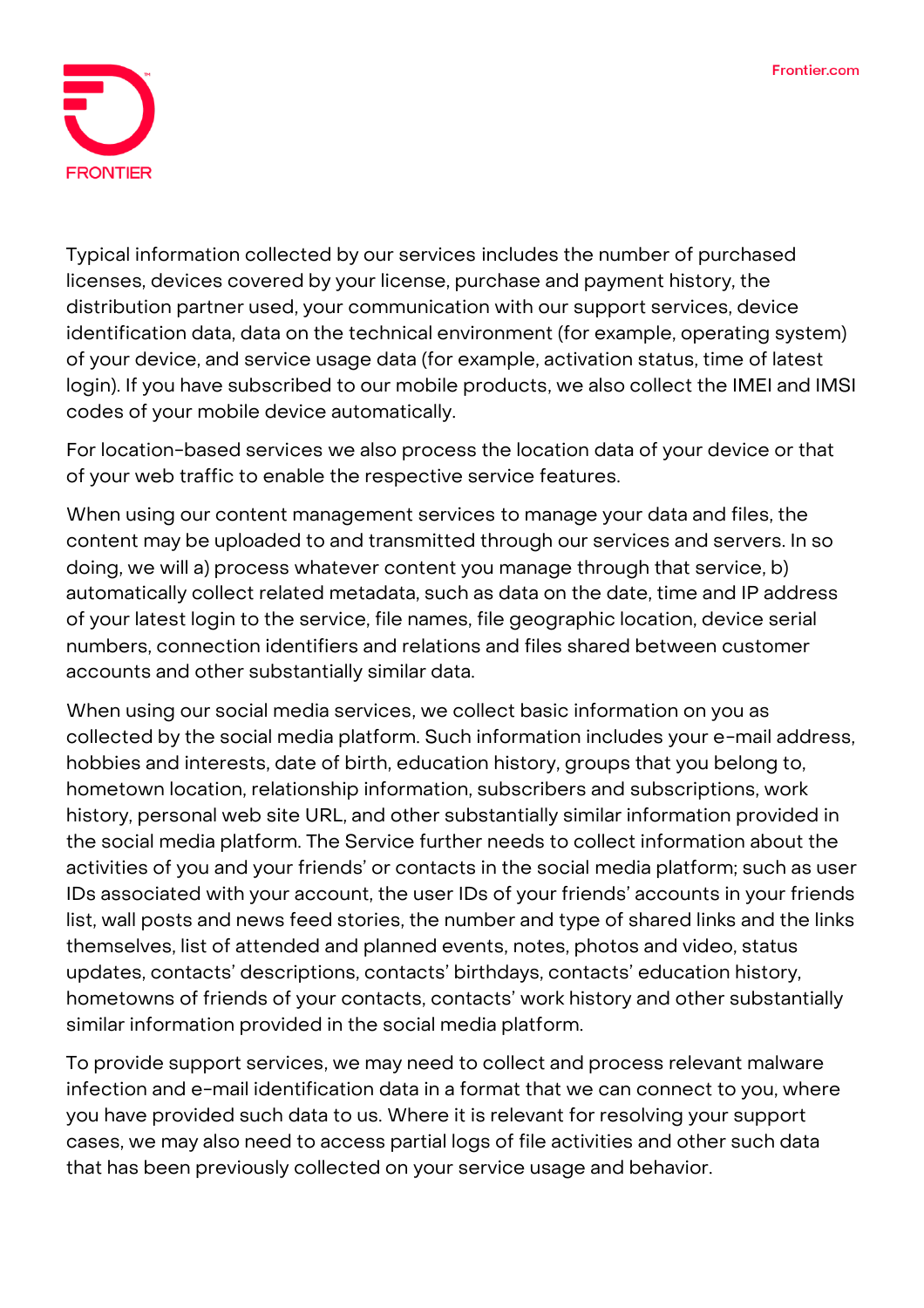

#### **Sources of personal data**

While we collect the majority of the above-mentioned data directly from you or your device, we also receive data from our affiliates, distribution partners (such as operators) and corporate entities from whom you have purchased the services. We do this to create a seamless customer experience and to have the necessary information for solving support cases. Such other sources may further include subcontractors who have provided you with support services, or advertising partners who have assisted us in conducting our marketing activities.

If you use your social media account to register to our services, we may also collect relevant data (such as e-mail) from your account to enable us to authenticate your registration and to contact you.

**Technical and security data**

In addition to data we collect in identifiable format, our services also process **technical metadata and security-related technical data** from your device and activities. This is necessary to allow our services to perform their intended purpose. The 'technical data' and 'security data' typically include:

- the size, number and type (for example, a digital photo or a text document) of files
- http header information
- dates of file creation, modification and deletion
- automatic keywords based on file contents
- comments and annotations
- device screen resolution
- statistical and analysis data on possible malware activities
- data on software Softwares and technical user environment
- other substantially similar data

In addition to the data outlined here, our Real-time Protection Network needs to collect other security data. This is described in a dedicated privacy statement.

#### **Analysis data**

To provide you with better services, we also collect information on how you use our services, including data on performance, usage of the Software and your feedback on the same may also be collected by the Software. This kind of data can include the Internet browser that you use, elements clicked, timestamps, location, device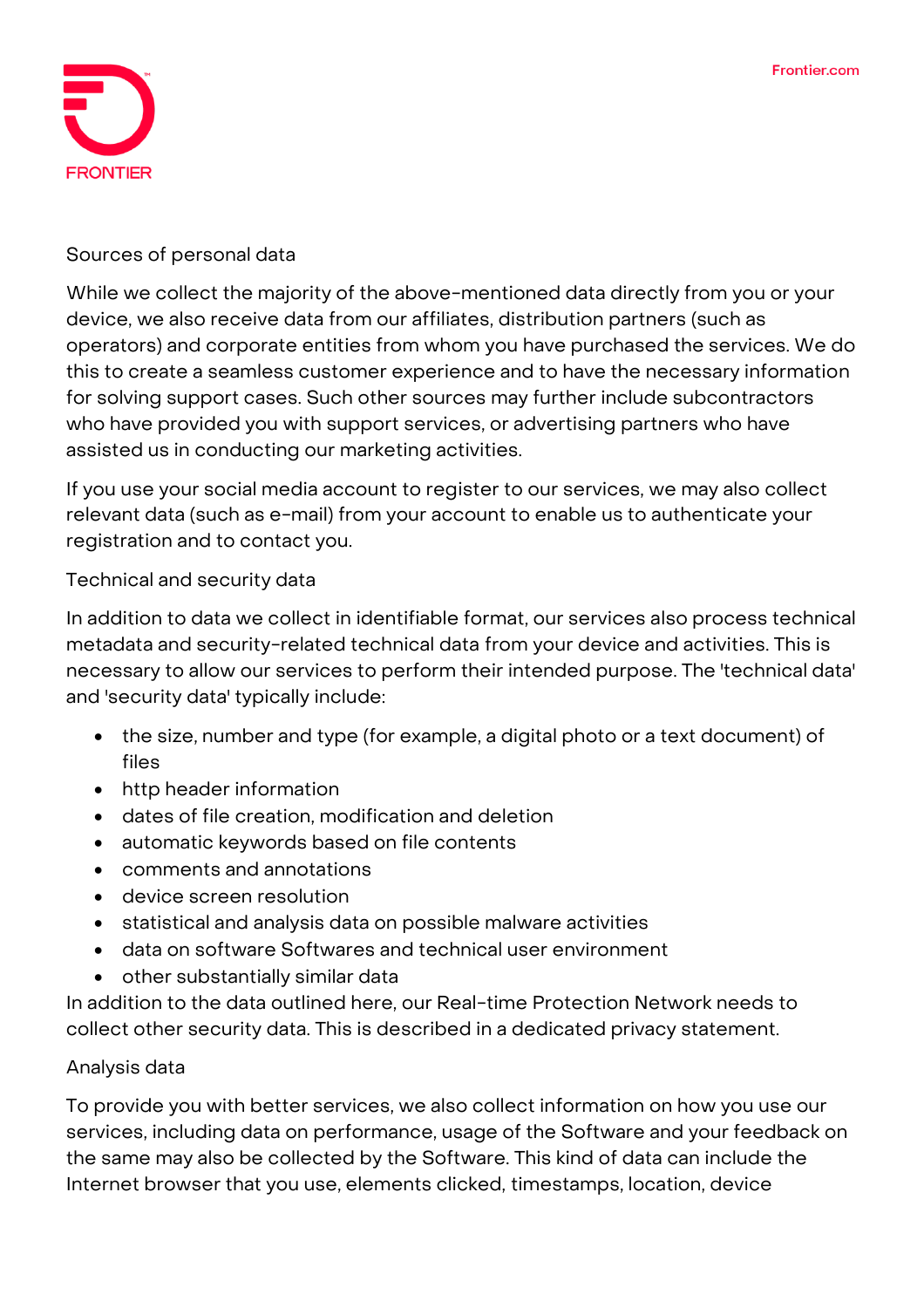

identifier and relations between devices / users / user groups, product operation time, device metrics and operation system, IP address (whole or partial), product errors, problematic files and product performance data, how you interact with our service, the domain name from which you connect to the service and the service features that you use. This type of data is aggregated or otherwise made anonymous whenever reasonably possible.

**What Do We Do With It?**

This section describes how we use the personal data that we collect. The personal data that we collect is used to:

- identify authorized users and check customer qualifications, process and track transactions such as issuing invoices, administering accounts, shipping, collecting and processing payments, and manage licenses;
- provide help and support for our services;
- provide, maintain, develop and enhance our services;
- track the services that you have bought and used so that we can manage your customer relationship and communicate with you;
- manage and improve the functionality of our services and web site;
- send you information about the services, for example to inform you of new versions and features, and related services via direct messaging or other means of communication;
- arrange competitions and conduct customer satisfaction surveys;
- advertise and market our other services to you;
- prevent fraudulent activities;
- comply with any applicable legal or regulatory requirements or provisions;
- remove or stop sharing of illegal or infringing material.

To help you evaluate the implications of such processing, some use scenarios are explained below in more detail.

#### **Location**

In regards to those of our services which provide information on the **location of your device** or where your **web traffic** is directed, we will only process the location data in identifiable format to provide it for the purpose that you have requested via the services. The location data is processed for your use only for a limited amount of time, after which we will either delete it or make it anonymous. Metadata of the files in your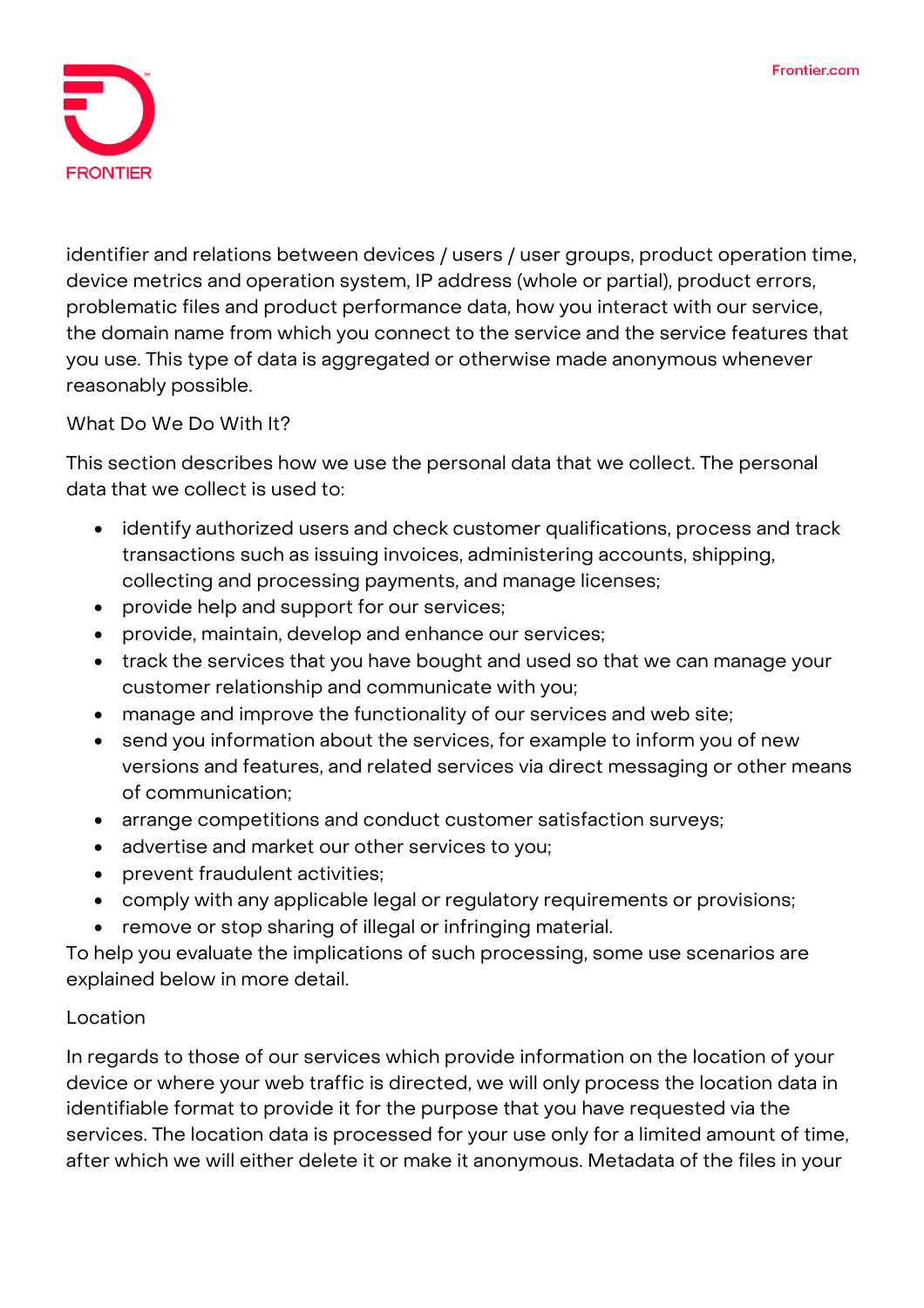

**content** may also consist of location data (for example, photographs). In such cases, the location data is processed as any other file metadata, as described below. When you use and participate in our event Software, your physical presence in the event location can be deduced from your participation in the event. This information may be visible to us, the event organizer or other users. In some cases, where the data or a visible part of the service is provided by a third party (for example, your location is provided through the use of a third-party map service or you are provided with thirdparty search engine services), the provider of the location data utilizes such data based on its own terms, privacy statements and laws applicable to it. On the publication date of this policy, Synchronoss is using Google maps (or similar service) in our content services, anti-theft and safe search features. Privacy policies for such service shall apply accordingly to your use of the features.

## **Content**

Some of our services allow you to back up or manage your data and files. We consider the content that you back up or manage through our services to be your private data. We do not seek to usurp your rights to your content nor do we grant any licenses to third parties to it. To ensure the best protection for your privacy, we seek to process i) your account information, ii) your actual content and iii) metadata and security data separately from each other as much as feasibly possible. We also restrict our visibility to the actual contents of the files as much as possible.

We do not seek or want to see the contents of your files. However, we need to process metadata and security data related to your content so that we can provide you with our services. In so doing, we also link some aggregate metadata to your account. We access your specific file contents only where there is a clear need to do so. The most common such need is that you raise a support case relating to your content. In such cases, we enforce a process where only high-level support and hosting technicians can access your content when the case is escalated from the normal support level. We may also need to access your specific content when you use our services to distribute content which may violate our terms of use. In such case, our personnel's access to the content in question is provided on a need-to-know basis.

Naturally, you yourself may make your content available to a larger audience through the service options. We process the necessary metadata from your content to enable our service to manage it for you and may also scan your content for any malicious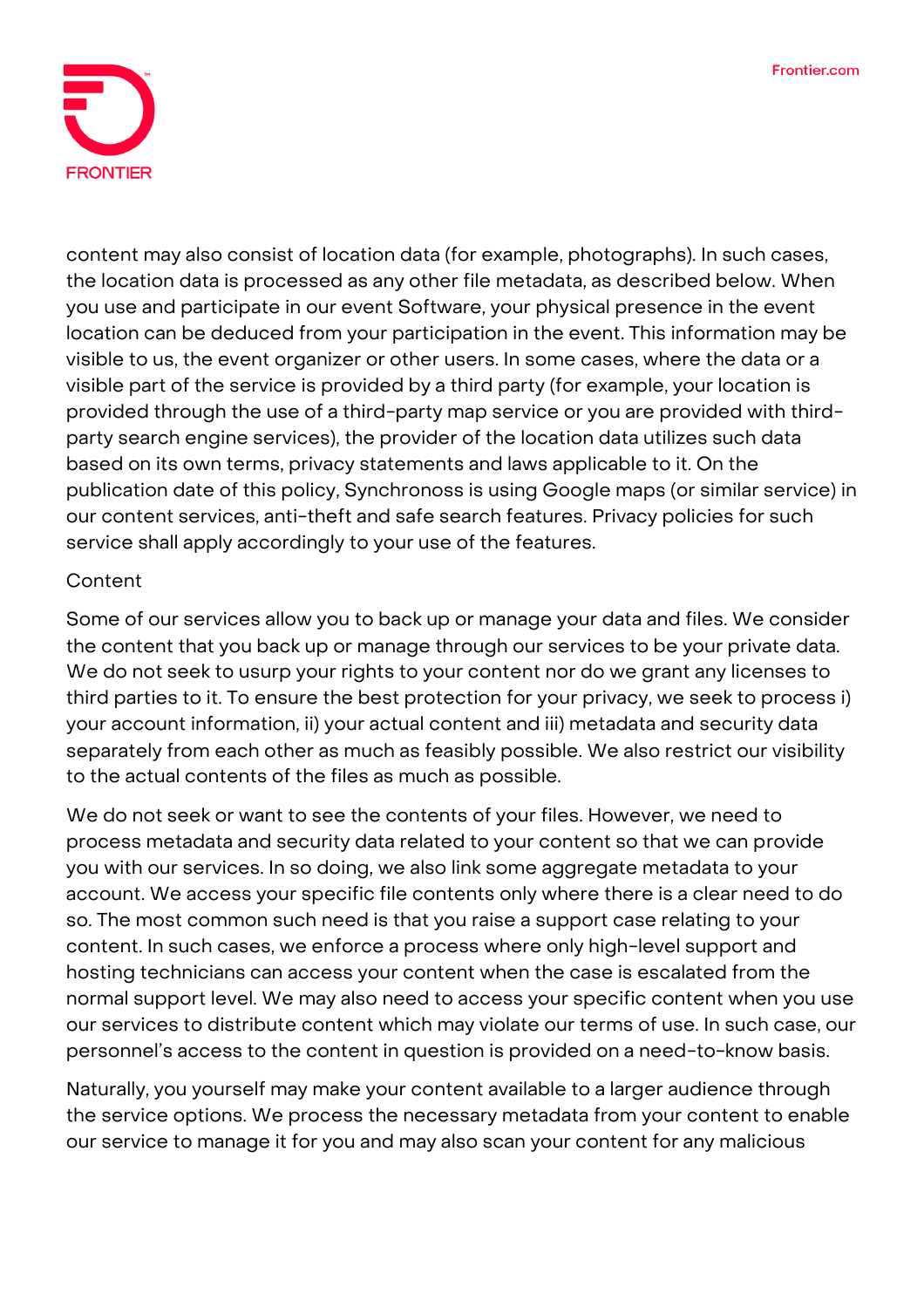

software. The privacy aspects of these activities are included in the section regarding technical data and security data.

## **Social media applications Softwares**

We will use the collected data to provide you with a measurement how secure /private social media profile you have, a list of vulnerabilities and the possible effects of said vulnerabilities and information on fixing the same. To do this we need to analyze the data collected and may need to store your information for a limited time to the extent it is necessary for this purpose.

#### **Technical data and security data**

As some of our services help you secure, back up and share the content on your devices, it is necessary for us to process the related technical data / metadata. For example, when you are storing, sharing or synchronizing your files as part of our services, we need to categorize the files to handle their storage, transfer, listing, playing, sharing and retrieval. We also need to collect metadata on files to enable copying and synchronizing them across various devices and to enhance their presentation. We limit our visibility to such metadata on the principles that we monitor only aggregate metadata (such as total size of your content) and process file-based metadata only automatically for the above purposes.

Security data is collected both to provide you with our security services you have explicitly subscribed to and also to enhance the security of our other services, we need to collect security data on unknown files, suspicious device behavior, or visited URLs. Some service features require this data to function. By default, the security data that we collect from your device is not connected to you in an identifiable manner. Much of the security data that we collect is made irrevocably anonymous. In some cases, we may need to process some of the collected metadata or security data in a personally identifiable manner. We will do so only with your express consent or when we are unable to deliver our relevant services otherwise, for example, when solving a support case you have submitted. Security data is not used for personalized marketing purposes. Synchronoss may further disclose or transfer any of the security data to its affiliates, subcontractors, distributors and partners while maintaining the anonymity of the disclosed or transferred security data.

**Marketing activities**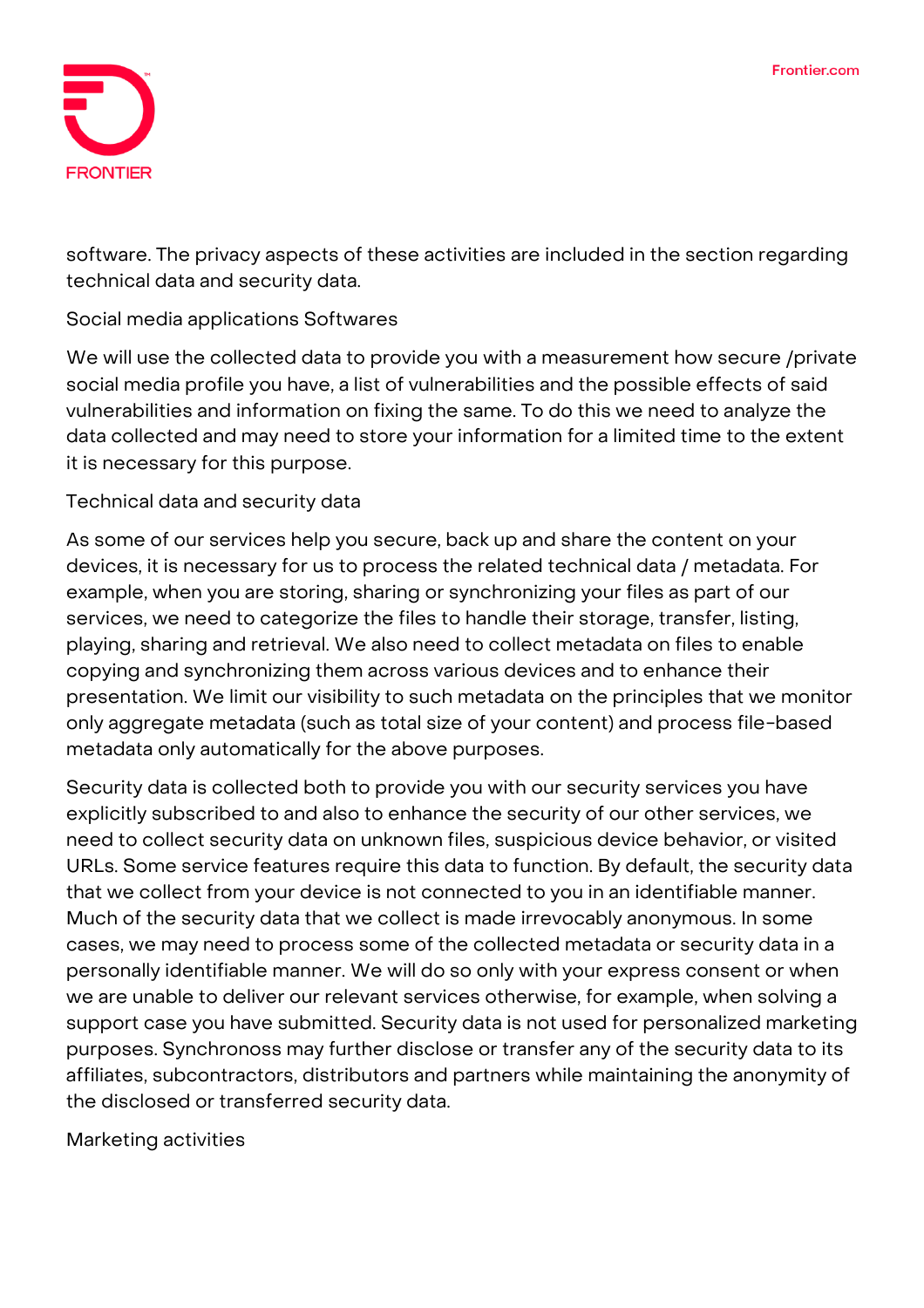

We may market, sell, extend promotions, and send you special offers and other marketing communications based on the contact information you submit to us and as legally permitted. These communications relate to our services and to services of our distribution partners. We will only send you such information where we have your consent to do so (e.g. you have indicated that you wish to receive our newsletters in our e-store or when participating in a competition). In addition to your explicit consent, the applicable laws allow us to send you such communications as you are our client, unless you have asked not to receive such communications. We may use our subcontractors and partners to undertake marketing activities on our behalf. We will closely adhere to applicable laws when sending you information and you can request to be removed from our marketing communications at any time. Each of our direct marketing communications allows for this. Do note that some of our services may display or create marketing advertisements as part of their operation. Such displays are not consent-based.

### **Analysis data**

We may track the use of our services, web sites and advertising to improve your customer experience and to enhance our services. When collecting data for this purpose, we are interested in learning our clients' behavior in aggregate, not in identifying individual clients. Such user behavior analysis is based on aggregate statistics and/or with the help of third-party providers, which help us create user profiles based on pseudonyms, and/or with other arrangements to avoid identifying you. We use pseudonyms or combine data from multiple individuals to create statistics, to build demographics, or to provide customer segmentation. Your identity will only be known to us in this context if you submit your contact information in relation to your feedback to us (for example when submitting user feedback). We use such data internally for the sole purpose of enhancing our services, with only the following exceptions:

- Our subcontractors that provide us with analysis services may also create and publish aggregate reports on the data collected. The statistics and aggregate reports do not contain any data that could be linked to any individual person.
- If you have a customer relationship with our operator partner who have provided you our services, the operator partner may be granted limited access to the relevant data.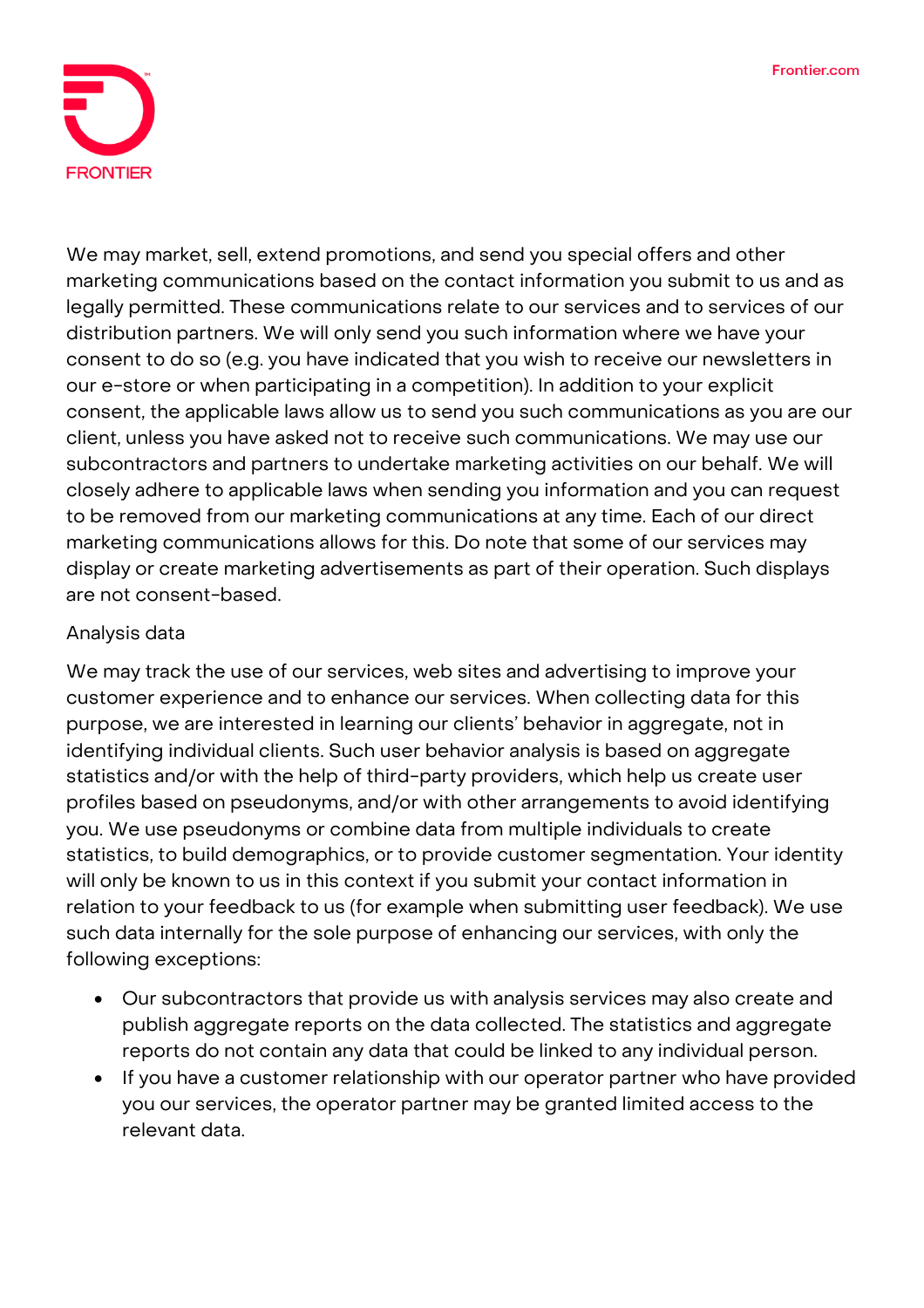

#### **Transfer of Personal Data**

We may disclose your personal data to subcontractors and Synchronoss group companies who provide services or parts thereof that you have licensed. Only the necessary personal data is shared with these companies, and it is always transferred electronically. Where our clients' personal data needs to be disclosed to our subcontractors (for example, to solve a support case or to send it to logistic partners for product delivery), we require, in our contracts with them, that they use such information solely for providing services to Synchronoss, and under the strict instructions of Synchronoss, and in so doing, to act in a manner consistent with this privacy policy, your agreements with us and the mandatory laws applicable to Synchronoss. Some of our affiliates, subcontractors, distributors and partners are located outside the EEA to ensure the global availability of our services. When we transfer personal data outside EEA, we secure the personal data according to the requirements of the law. We will do this by imposing appropriate technical and contractual safeguards on relevant subcontractors and Synchronoss group companies, for example by using data transfer clauses that are approved by European Union. We disclose your personal data to our distribution partners (such as operators), who have sold, tendered, or distributed our services. We provide these companies access to such personal data that they need to provide their agreed activities. Such activities typically consist of customer management, direct marketing and invoicing. Our distribution partners must also comply with the agreements and legislation when handling your personal data. We may also disclose your personal data to ensure the availability of the services or the web site according to our rights under the appropriate agreements, license terms or applicable legislation. We may also do this to protect ourselves against liability or prevent fraudulent activity, or where it is necessary to solve or contain an ongoing problem. In any such action, we will act according to the applicable laws. We may also need to transfer your personal data as part of a corporate transaction, such as a sale, merger, spin-off, or other corporate reorganization of Synchronoss, where the information is provided to the new controlling entity in the regular course of business. We may also disclose your personal data to our insurers and to governmental regulatory agencies if so required by applicable laws. There are circumstances not covered by this privacy policy where the use or disclosure of personal data may be justified or permitted, or where we may be obligated to disclose information without acquiring your consent. This includes complying a court order or a warrant issued by the authorities in the relevant jurisdiction to compel the production of information, or to comply with the court rules.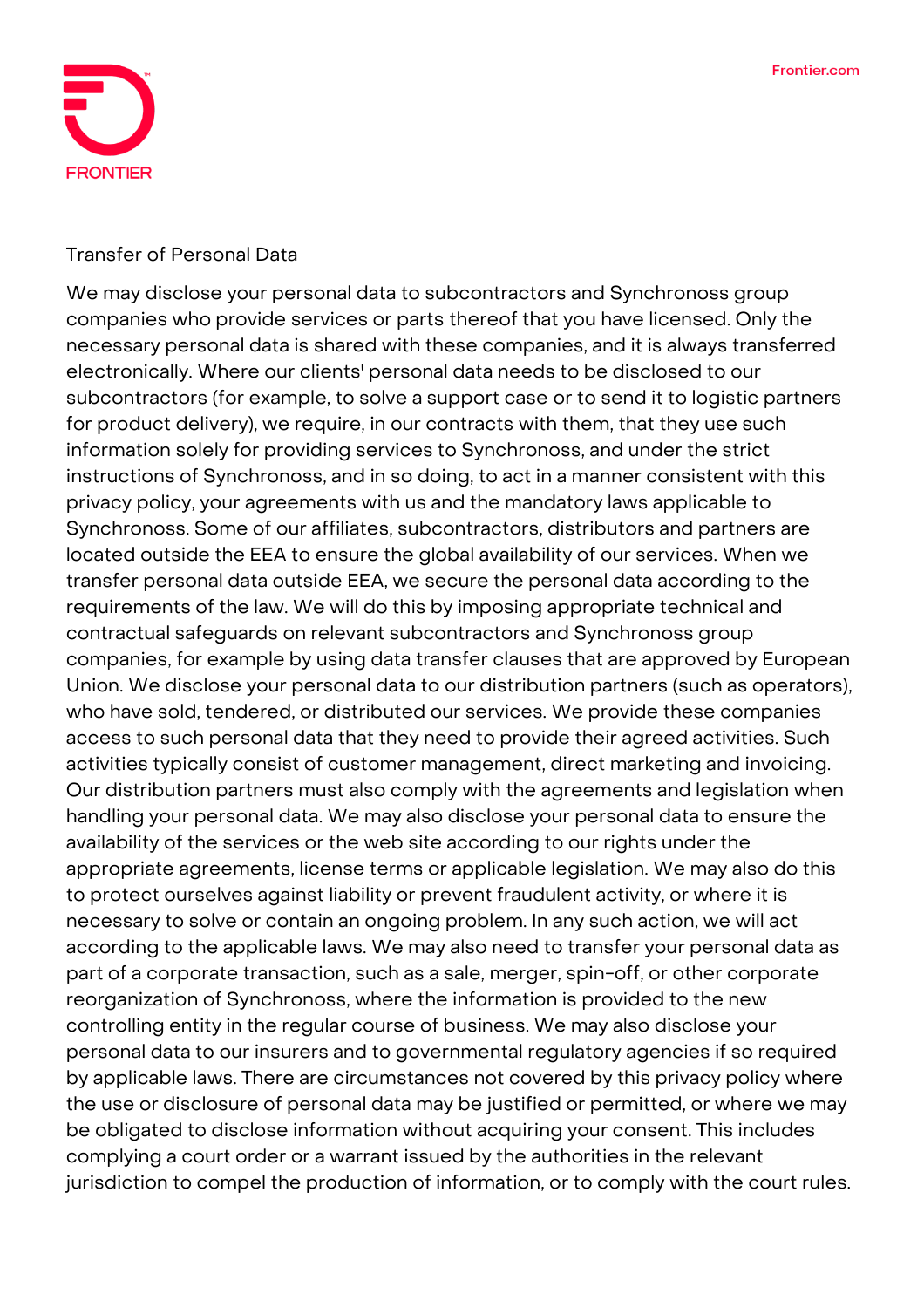

Except for the above, we will not sell, rent, or lease your personal data to any third parties. We do not, for example, sell your name, e-mail addresses, or personal demographic to mass marketers. We also take measures to lessen the likelihood of your content becoming subject to access claims from third-party nations' intelligence agencies.

## **Retention Period**

We retain your personal data in our databases in line with our data retention policies and applicable laws. We may retain your personal data beyond the end of your client relationship with us, but only as long as necessary. Typical reasons why we would retain personal data identifiable to you beyond our customer relationship include:

- to retain information on your purchase and payment of our services
- to prevent fraudulent activity
- to allow us to pursue available remedies or to limit any damages that we may sustain
- to solve or contain an ongoing problem
- to have enough information to respond to future issues
- to uphold agreements between you and us
- to comply with the law

Technical data and security data that do not contain personal data are retained as long as such data is needed and is useful for the purpose it was collected.

## **Data Security**

We apply strict security measures to protect the confidentiality and integrity of your personal data when transferring, storing or processing it. We use physical, administrative and technical security measures to reduce the risk of loss, misuse or unauthorized access, disclosure or modification of your personal data. We store your personal data on secure servers that are located either at our offices, at the offices of our subcontractors, or at fully classed data centers. Only authorized personnel can access the information on these servers. Where our clients' personal data needs to be disclosed to our subcontractors, we require them to process and protect personal data in a manner consistent with this privacy policy and applicable laws. If you contact us through our web site or via e-mail, be aware that any information that is sent via the Internet might not be secure.